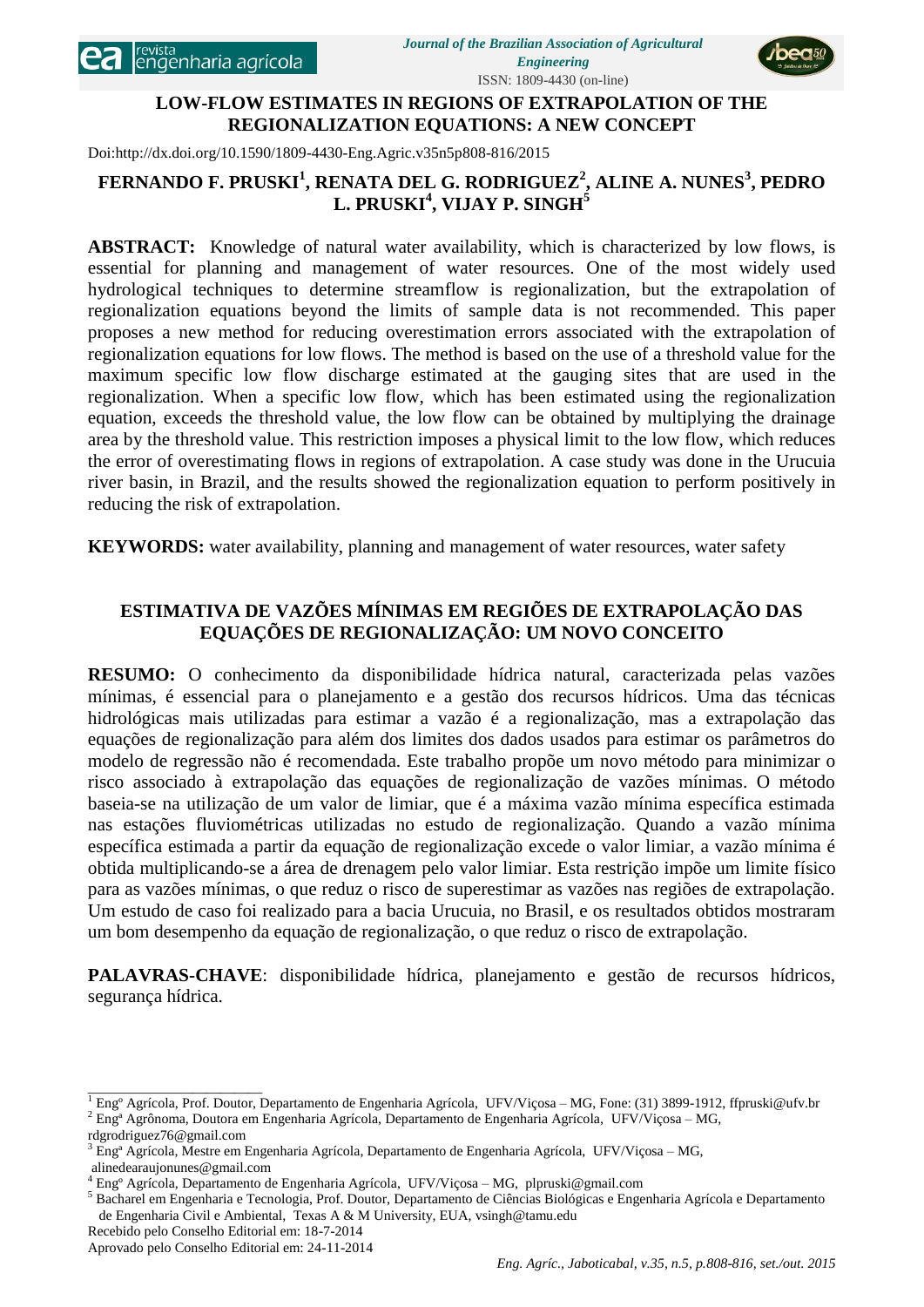### **INTRODUCTION**

Natural water availability can be represented by low flows. Knowledge about these flows is essential for effective shared planning and management of water resources (LI et al., 2010; MASIH et al., 2010; NOVAES et al., 2009). Society requires reliable hydrological forecasts; however, in many cases, observed streamflow data is not available or is insufficient in terms of quality and quantity (ARAI et al., 2012).

Streamflow regionalization is a technique used to satisfy the lack of hydrological information in places with limited levels of data available (MALEKINEZHAD et al., 2011). It is considered an important tool in the management of water resources (CASTIGLIONI et al., 2009; SAMUEL et al., 2011). There is no universal method for a given region or catchment. The common approach remains the testing of various regionalization methods to identify the most appropriate for the region of interest (SAMUEL et al., 2011).

Gauge stations are normally located in places with large drainage areas, a factor that affects streamflow estimation in smaller areas because extrapolating regression equations is something that is not recommended. Nonlinear dynamics and spatial variability in hydrological systems make the formulation of scaling theories difficult; therefore, the development of knowledge related to scale effects, scaling techniques, parameterization and linkages of parameters across scales, is highly relevant (BARRIOS & FRANCÉS, 2012).

NAGHETTINI & PINTO (2007) note that extrapolating regression equations beyond the limits of sample data used to estimate the parameters of the linear regression model is not usually recommended and has been discouraged for two main reasons. Firstly, the confidence interval on the regression line expands as the independent variable values deviate from the average. Second, the relationship between independent and dependent variables may not be linear for the extrapolated values used in the regression.

In a study on flow regionalization performed in the Ijuí River basin, located in the state of Rio Grande do Sul (Brazil), SILVA JÚNIOR et al. (2003) observed that the behavior of extrapolation of long-term average flow for basins with drainage areas smaller than those used to obtain the regionalization models, presented high uncertainty in the variables obtained, with a tendency to overestimate these flows.

TUCCI & MENDES (2006) claim that streamflow regionalization should not be considered as a solution for the extrapolation of scales but rather as an aid to understanding their behavior, data improvement and interpolation of results in hydrologic regions of similar behavior. LI et al. (2009) remark that statistical analysis of regionalization models alone is not enough to estimate streamflow in hydrography. Procedures that can extract more information from available data and provide additional understanding of the physical behavior of the process are important.

PLATE (2002) notes that when a management system no longer meets the needs of the population adequately, it is necessary to develop a new system or to adjust the existing system by adapting it to the new conditions. The use of a physical indicator of hydrological behavior in areas where the extrapolation of the regionalization equation was used, allows safe management of water resources in these areas.

The use of tools to support decision making that provide as much detailed information about water availability as possible is essential for developing strategies for water resource planning and management. The use of a physical indicator of hydrological behavior in areas where extrapolation of regionalization equations is used is a safe procedure that can aid the management of water resources in these areas. Therefore, the main objective of this paper is to propose a new method that minimizes the risk of extrapolating regionalization equations for low flows.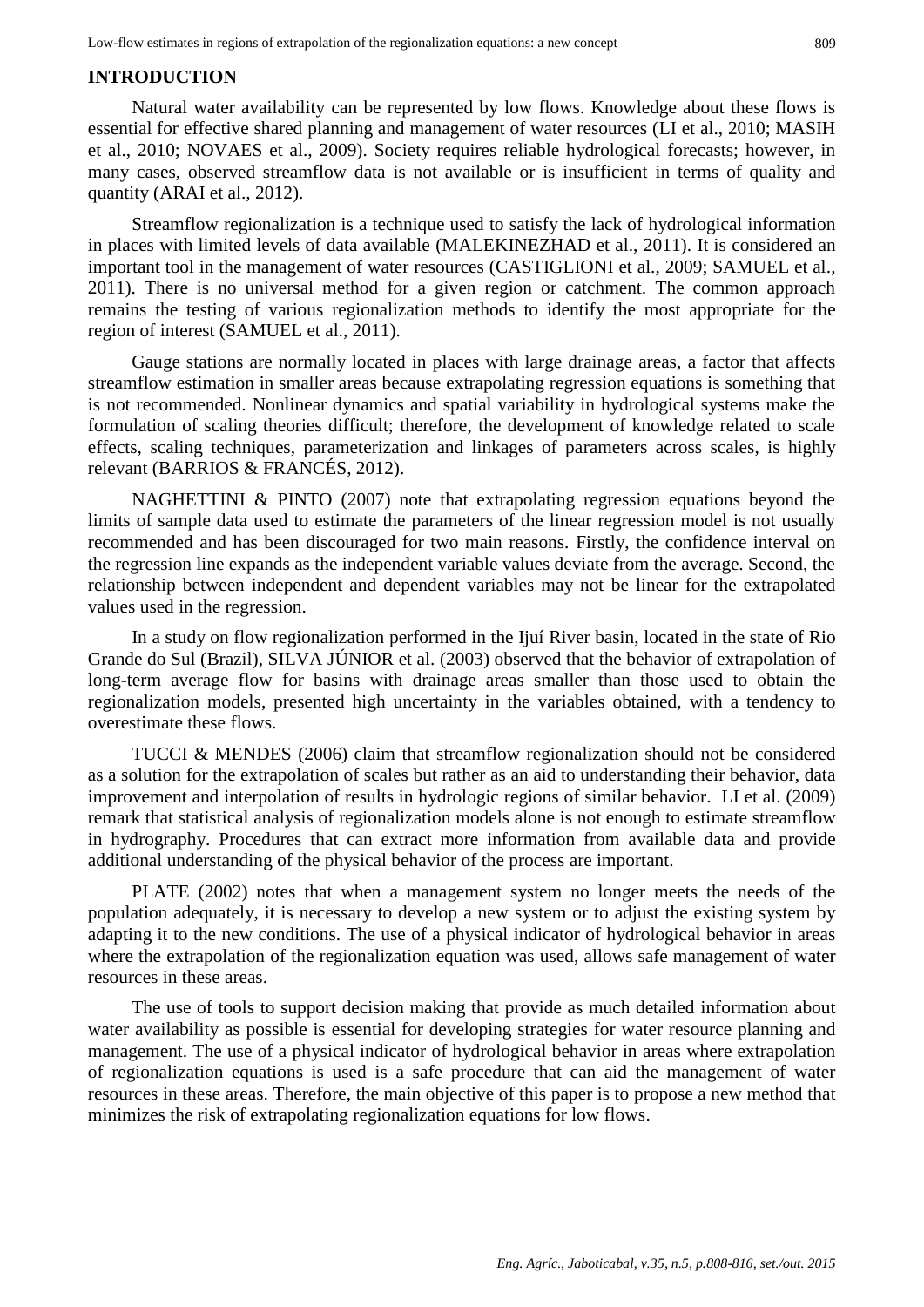### **MATERIAL AND METHODS**

#### **Study area and data descriptions**

The study was performed within a sub-basin of the São Francisco basin: the Urucuia River sub-basin. A previous study by RODRIGUEZ (2008) identified 15 homogeneous regions in the São Francisco basin. The Urucuia sub-basin was region 9 (Figure 1).

The São Francisco River has 36 major tributaries, out of which only 19 are perennial. The main rivers on the right bank are Pará, Paraopeba, Velhas and Verde Grande and on the left bank are Abaeté, Paracatu, Urucuia, Pandeiros, Carinhanha, Corrente and Grande.

The São Francisco River plays an important role in the development of several states that it crosses. Therefore, knowledge about its hydrological behavior is extremely important to support the planning and management of this water resource. A large volume of water that crosses the semi-arid region, which occupies 57% of the basin area, also characterizes the São Francisco River.

The Urucuia basin, with a drainage area of 25,406 km², is responsible for approximately 9.3% of the total area of the São Francisco River Basin. It is located in Northwestern Minas Gerais State, where the municipalities of Unaí and Januária contain important areas of irrigated agriculture. The climate in the basin is semi-humid with a dry season that lasts for four to five months a year. According to Köppen (1931), climate is classified as Aw, tropical wet and dry.

This study uses six streamflow gauge stations (Figure 1), which are part of the hydrometeorological network of the Hydrological Information System (Hidroweb) of the Brazilian National Water Agency (ANA). Only these six streamflow gauge stations complied with the criteria of providing at least 20 years of data and the period analyzed was from 1979 to 2002.



FIGURE 1. Sites of the streamflow gauge stations analyzed in this study, which are located in Urucuia basin.

## **Streamflow regionalization**

Parametric regression (mainly multiple regression) is one of the most widely used regionalization methods. The multiple regression model is expressed as: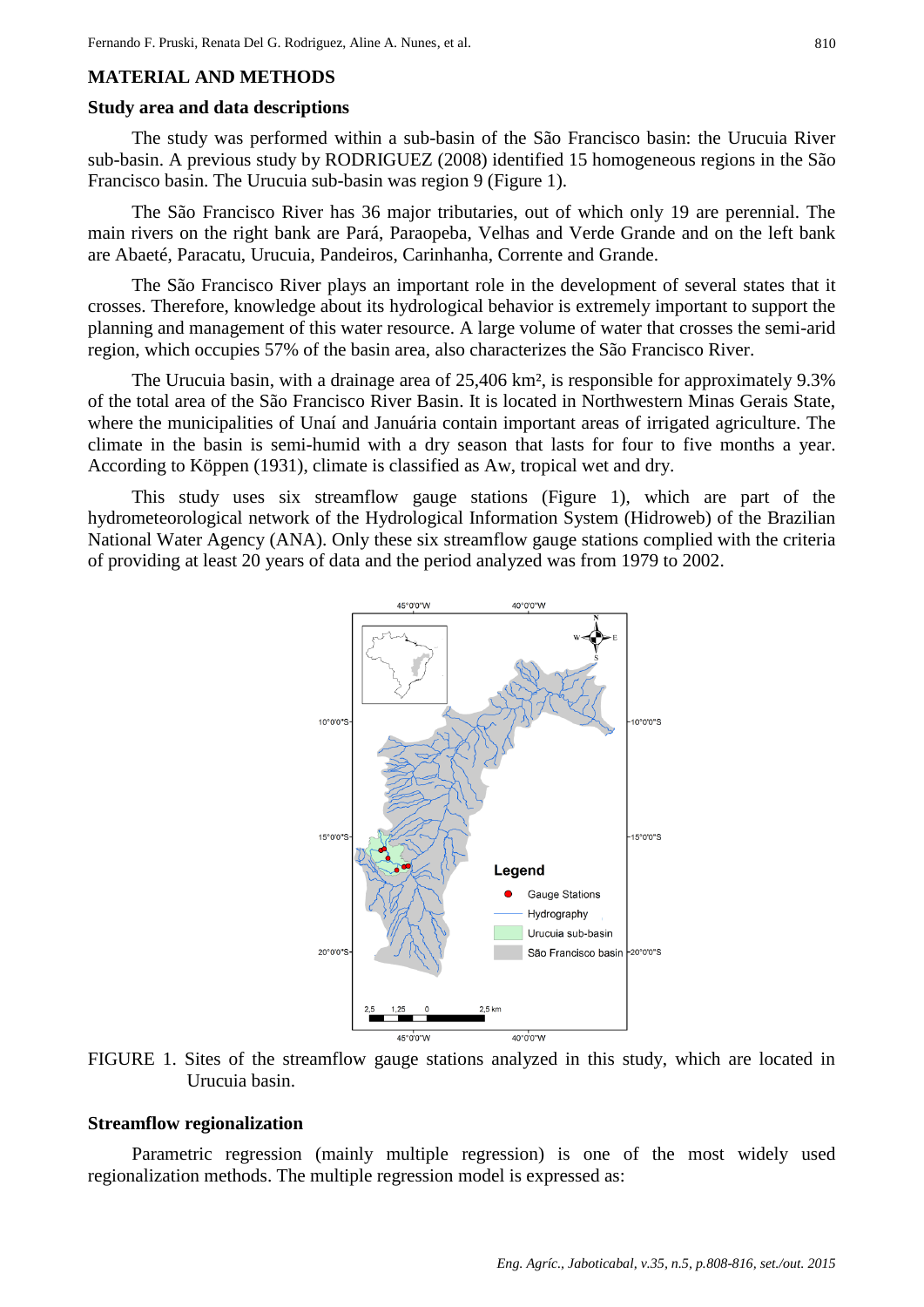Low-flow estimates in regions of extrapolation of the regionalization equations: a new concept

 $Q = a B^{b} C^{c} D^{d} \dots M^{m}$  (1)

where,

Q - streamflow of interest,  $m^3 s^{-1}$ ;

B, C,…, M - topological and climatic characteristics used as independent variables, and

a, b, c,…, m – constants, dimensionless.

The dependent variable used in the streamflow regionalization was the permanent streamflow, where "permanent" means "present  $95\%$  of the time" ( $Q_{95}$ ).

The independent variables tested represent the physical and climatic characteristics of the basin (OLIVEIRA et al., 2013). Similar to PRUSKI et al., 2011, one variable tested is the drainage area (A) which represents the physical characteristic of the basin. Aside from this, a single variable was tested that represented the physical and climatic characteristics of the basin (drainage area and precipitation), defined by PRUSKI et al. (2013), as

$$
P_{eq} = \frac{PA}{k} \tag{2}
$$

where,

 $P_{eq}$  - streamflow equivalent to the annual rainfall volume,  $m^3 s^{-1}$ ;

P - annual average rainfall in the drainage area considered, mm year<sup>-1</sup>;

A - drainage area,  $km<sup>2</sup>$ , and

k - conversion factor, which equals 31,536.

The spatial distribution of the regionalized hydrological variables was performed in the hydrographic base developed by the National Water Agency (ANA) for Brazil, at a scale of 1:1,000,000.

The root mean squared error (equation 4) estimated by the square-root mean of the square error (equation 3); the coefficient of determination (equation 5); and the relative error (equation 6) were used to select the regionalization equation that led to the best statistical adjustment.

$$
MSE = \frac{1}{n} \sum (Q_{\text{reg}} - Q_{\text{obs}})^2
$$
 (3)

$$
RMSE = \sqrt{MSE}
$$
 (4)

$$
R^2 = \frac{SSR}{TSS}
$$
 (5)

$$
RE = \left(\frac{Q_{\text{obs}} - Q_{\text{reg}}}{Q_{\text{obs}}}\right) 100\tag{6}
$$

where,

MSE - mean squared error;

RMSE - root mean squared error,  $m^3 s^{-1}$ ;

 $Q_{reg}$  -stands for the streamflow estimated by the regionalization model, m<sup>3</sup> s<sup>-1</sup>;

 $Q_{obs}$  - stands for the streamflow observed in the stream gage,  $m^3 s^{-1}$ ;

811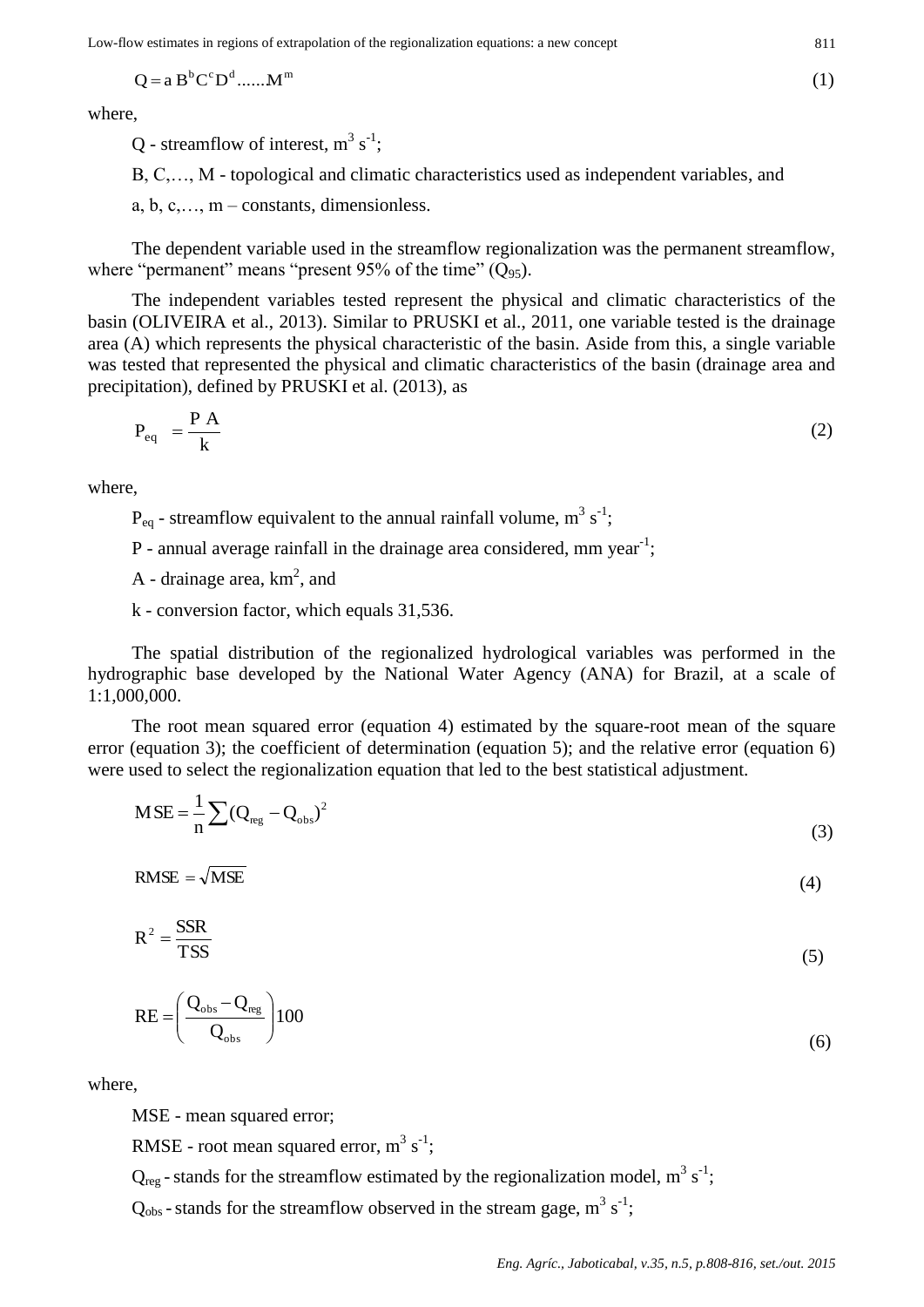$R<sup>2</sup>$  - coefficient of determination, which expresses the proportion of the variation in the dependent variable that is explained by the independent variables, dimensionless;

SSR - the sum of squares of the regression residuals;

TSS - the total sum of squares, equal to the sum of the differences between the observed streamflow values and the mean of those values plus SSR, and

RE - relative error, %.

### **Proposal to minimize the use of extrapolation of regionalization equations**

Possible errors caused by the extrapolation of the regionalization equation include the confidence interval on the regression line expanding as the independent variable values deviate from the average and the relationship between independent and dependent variables not being linear for the extrapolated values used in the regression (NAGHETTINI & PINTO, 2007). After the selection of a regionalization model, the risks related with a possible overestimation of the values obtained with the regression model are reduced by the use of a threshold value for the specific low flow discharge. The threshold value is defined as the highest value of specific low flow discharge obtained from several stream gauge stations in the hydrologically homogenous region considered. Thus, if the specific low flow discharge estimated in the section of hydrography is higher than the threshold value, the low flow  $(Q_{95 \text{ adi}})$  must be estimated as

$$
Q_{95\_adj} = \frac{A q_{95\_thr}}{1,000}
$$
 (7)

where,

 $Q_{95\text{ adi}}$  - stands for the low flow ( $Q_{95}$ ) adjusted according to the threshold specific low flow discharge value,  $m^3 s^{-1}$ , and

 $q_{95\text{ thr}}$  - highest value of specific low flow discharge ( $q_{95}$ ) obtained from several stream gauge stations in the hydrologically homogenous region considered,  $\text{Ls}^{-1}\text{km}^{-2}$ .

#### **RESULTS AND DISCUSSION**

Table 1 shows values of drainage area,  $Q_{95}$  and  $q_{95}$  corresponding to the six gauge stations considered in this study, where  $q_{95}$  varied from 1.14 to 2.12 Ls<sup>-1</sup>km<sup>-2</sup>.

| TABLE 1. Station name, drainage area, $Q_{95}$ and specific $Q_{95}$ (q <sub>95</sub> ) for gauge stations in the Urucuia |  |  |  |
|---------------------------------------------------------------------------------------------------------------------------|--|--|--|
| Basin                                                                                                                     |  |  |  |

| <b>Station Name</b> | Drainage area<br>$(km^2)$ | $\mathsf{Q}$ 95<br>$\rm (m^3)$<br>$S^{-1}$ | $q_{95}$<br>$k$ m <sup>-2</sup><br>$\rm L~s^{-1}$ |
|---------------------|---------------------------|--------------------------------------------|---------------------------------------------------|
| Buritis-Jusante     | 3,187                     | 5.1                                        | 1.60                                              |
| Fazenda Carvalho    | 3,135                     | 6.6                                        | 2.12                                              |
| Arinos-Montante     | 11,710                    | 19.0                                       | 1.63                                              |
| Fazenda Conceição   | 2,200                     | 3.8                                        | 1.71                                              |
| Santo Inácio        | 23,765                    | 34.5                                       | 1.45                                              |
| Barra do Escuro     | 24,700                    | 28.3                                       | 1.14                                              |

The independent variables "A" and " $P_{eq}$ " were tested and the equation selected to estimate  $Q_{95}$ 

$$
Q_{95} = 0.00549A^{0.860}
$$
 (8)

was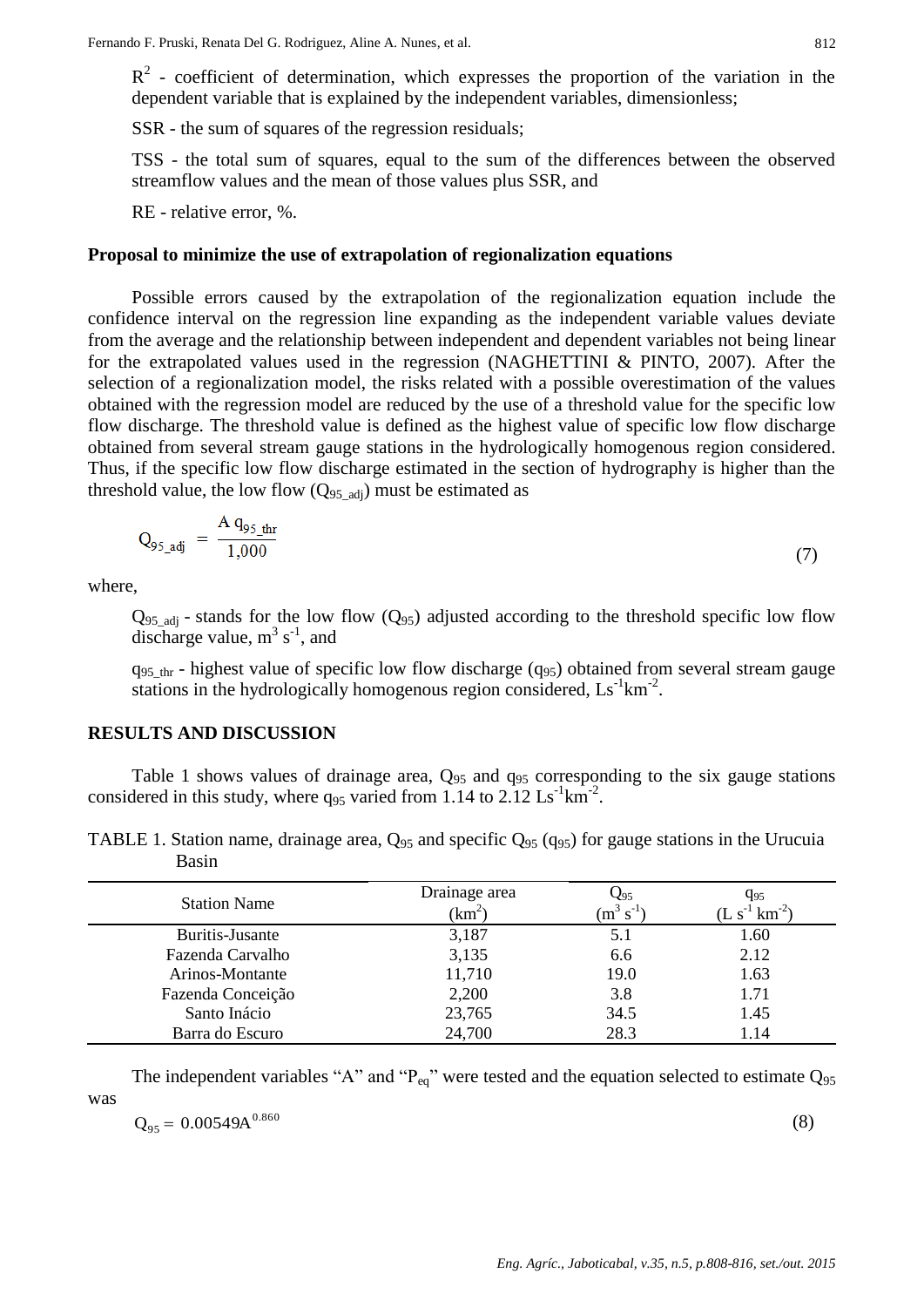Consequently, the specific low flow discharge was expressed as

$$
\frac{d(Q_{95})}{dA} = q_{95} = 0.00472 A^{-0.140}
$$
\n(9)

For the equation selected (equation 8), relative errors were less than 17%; the determination coefficient was 0.98 and the root mean squared error was 0.15.

Figure 2a presents  $Q_{95}$  estimated by the regionalization equation 8 and the estimated low flow adjusted by the method proposed  $(Q_{95\_adi})$  to minimize errors associated with the use of extrapolation of the regionalization equation. Figure 2b presents q95 estimated based on the regionalization equation and the threshold value ( $q_{95\text{\tiny{-}}thr}$ ), which is equal to 2.12 Ls<sup>-1</sup> km<sup>-2</sup>.



FIGURE 2.  $Q_{95}$  obtained by regionalization equation 8 and that obtained by imposing the threshold value according to equation 7 ( $Q_{95\_adi}$ ) (a); Specific low flow discharge estimated by regionalization (q<sub>95</sub>) and the threshold value (q<sub>95\_thr</sub>) (b).

Values of  $q_{95}$  (corresponding to the slopes of curve  $Q_{95}$  versus area) had a clear downward trend as the drainage area increased. The value of  $q_{95}$  was equal to 4.7 Ls<sup>-1</sup> km<sup>-2</sup> for a drainage area of 1km<sup>2</sup>, while the maximum physical value obtained at gauge stations for this variable was 2.12 Ls<sup>-</sup>  $1 \text{ km}^2$ . This value was equivalent to 2.2 times the maximum physical value observed. Therefore, the estimated low flow, using the regionalization equation, implies that the value of  $q_{95}$  is more than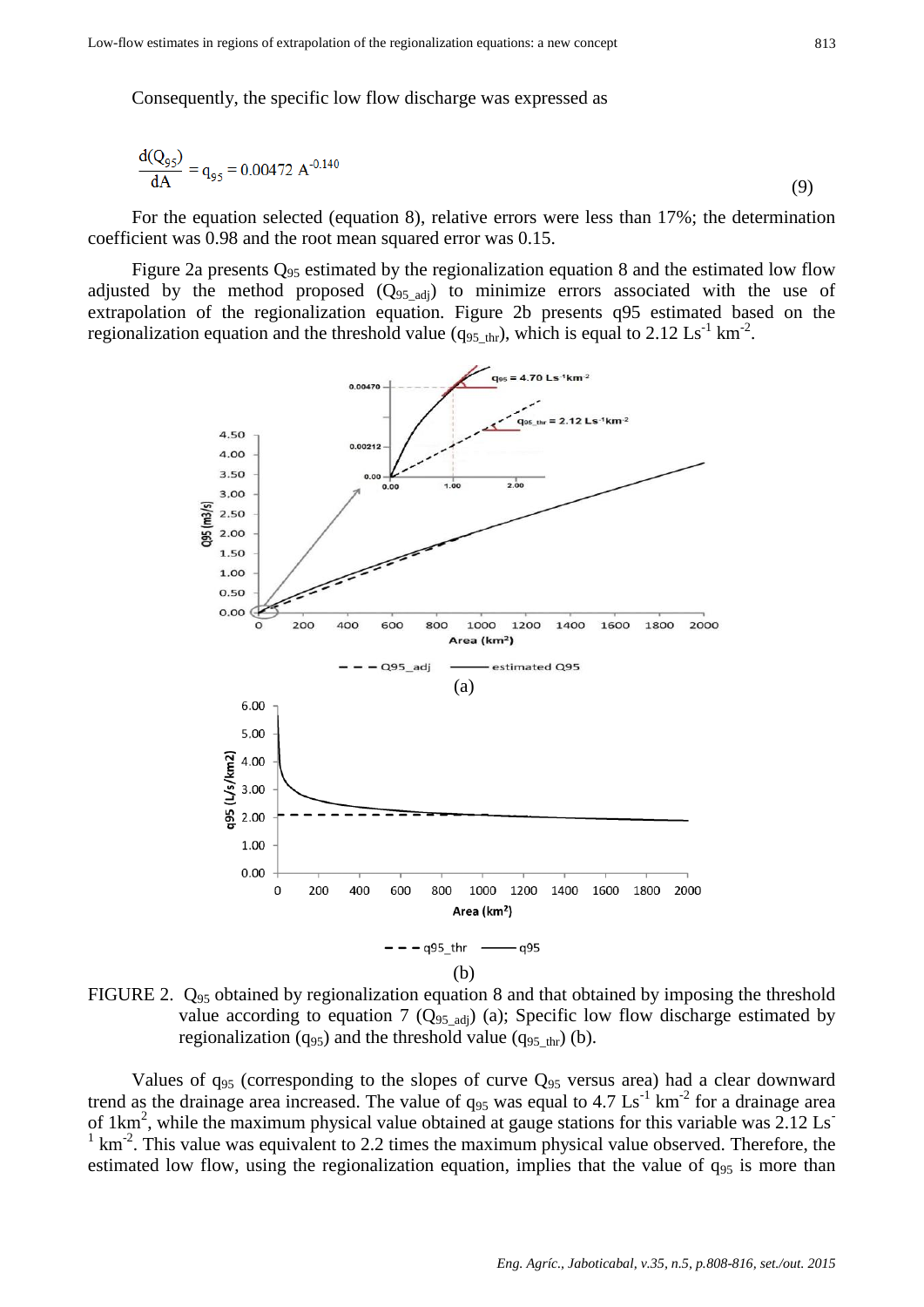twice the maximum observed value, a fact that confirms the risk associated with extrapolation of regionalization equations.

The rates of decay of the specific low flow discharge were much more pronounced for small drainage areas and became smoother as the drainage area increased. The values equal to the specific low flow discharge threshold were found only in drainage areas of  $1,000 \text{km}^2$ .

The overestimation of low flows, which represent the natural availability of surface water resources, create a false expectation of the actual availability of water resources in hydrography. Consequently, the demand for withdrawals cannot be met under real conditions. To minimize this risk, the proposed method adjusts the low flows using a threshold value that corresponds to the specific low flow discharge observed at the gauge stations (dashed line on Figure 2b); thus,  $Q_{95}$  is now estimated as

$$
Q_{95\_adj} = 2.12A \tag{10}
$$

Considering several segments of the Urucuia basin's hydrography, it can be observed (Figure 3a) that  $q_{95}$  ranges from 1.33 Ls<sup>-1</sup> km<sup>-2</sup> to 5.66 Ls<sup>-1</sup> km<sup>-2</sup> and that a significant part of the hydrography has  $q_{95}$  values above 2.12 Ls<sup>-1</sup> km<sup>-2</sup> ( $q_{95\_thr}$ ), where the adjustment was necessary.

Figure 3b presents the segments of the Urucuia basin´s hydrography where it was necessary to adjust  $Q_{95}$ , in red. It was necessary to adjust streamflow in a large portion of the basin's hydrography. For the Urucuia basin,  $88\%$   $(22,539km^2)$  of the total area was adjusted based on  $q_{95\text{ thr}}$ , which showed the relevance of using the method.

Pruski et al. (2012) evidenced similar results in a study performed in the Pará river basin (a sub-basin of São Francisco basin). Authors verified that about 85% of the hydrography was part of the extrapolation region, considering the regionalized  $Q_{7,10}$  and drainage area as an explanatory variable and in addition, values of regionalized specific low flow discharge were two times greater than observed low flow discharge.

Rodriguez (2008), in a study of the São Francisco basin, verified that upstream Três Marias (Region 14, considering the 15 homogeneous regions identified) q95, estimated based on regionalized  $Q_{95}$ , near headwaters, were superior to the largest observed  $Q_{95}$ . The best-fit value was 28% higher than the highest value of observed specific low flow.

The range of variation in values is even more pronounced for large-scale areas. This finding shows the relevance of this procedure, not only because of the great proportion of area affected, but also due to the significance of variations that may be higher than 100%.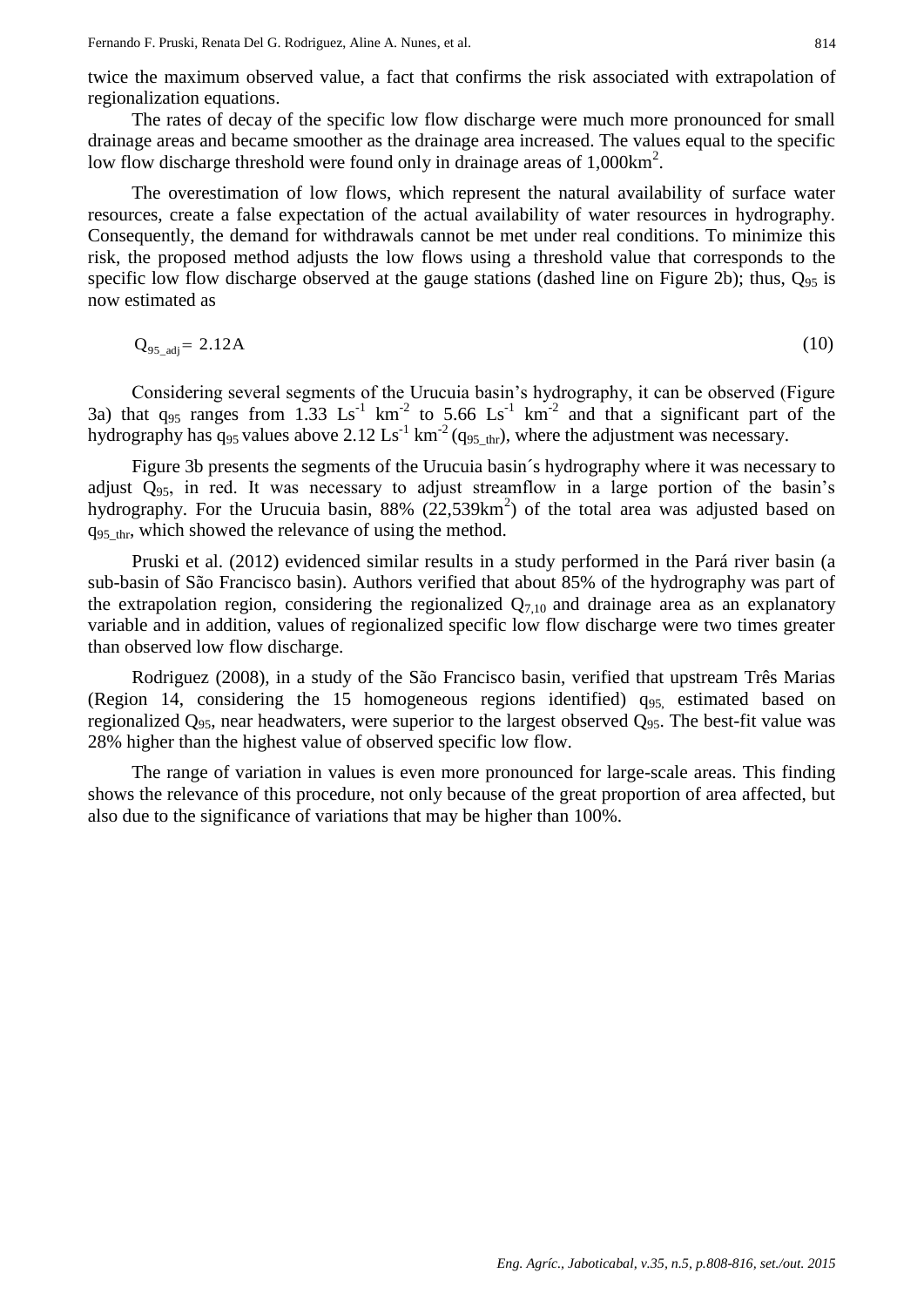

FIGURE 3.  $q_{95}$  (Ls<sup>-1</sup>km<sup>-2</sup>) (a), and segments of the Urucuia basin (outlined in red) where it was necessary to adjust  $Q_{95}$  based on the specific low flow discharge used as at threshold to extrapolate the regionalization equation (b).

In consideration of efforts to improve the use of water for social and economic development and to minimize environmental impacts, the use of overestimated values for water availability will obviously create false expectations concerning the amount of water available. Therefore, reliable estimation of water availability is essential for proper water resource planning and management.

### **CONCLUSIONS**

Extrapolating regression equations beyond the limits of sample data used to estimate the parameters of the regression model is something that is not recommended and this restricts the use of regionalization equations to drainage areas smaller than the smallest drainage area among the gauge stations used in the regionalization study.

The use of a proposed threshold value has imposed a physical limit to low flows, reducing the possibility of overestimating flows in the drainage areas corresponding to the regions of extrapolation.

This method has allowed the use of regionalization equations to be expanded to hydrographic sections where the use of these equations had not previously been recommended, without compromising the security of the available water supply or environmental sustainability.

### **ACKNOWLEDGMENTS**

The authors want to thank the National Council for Technological Development (CNPq) and the Research Support Foundation of Minas Gerais State (FAPEMIG) for financial support.

# **REFERENCES**

ARAI, F.K.; PEREIRA, S.B.; GONÇALVES, G.G.G. Characterization of water availability in a hydrographic basin. **Engenharia Agrícola**, Jaboticabal, v. 32, n.3, p. 591-601, 2012.

BARRIOS, M.; FRANCÉS, F. Spatial scale effect on the upper soil effective parameters of a distributed hydrological model. **Hydrological Processes**, Chichester, v. 26, n.7, p. 1022-1033, 2012.